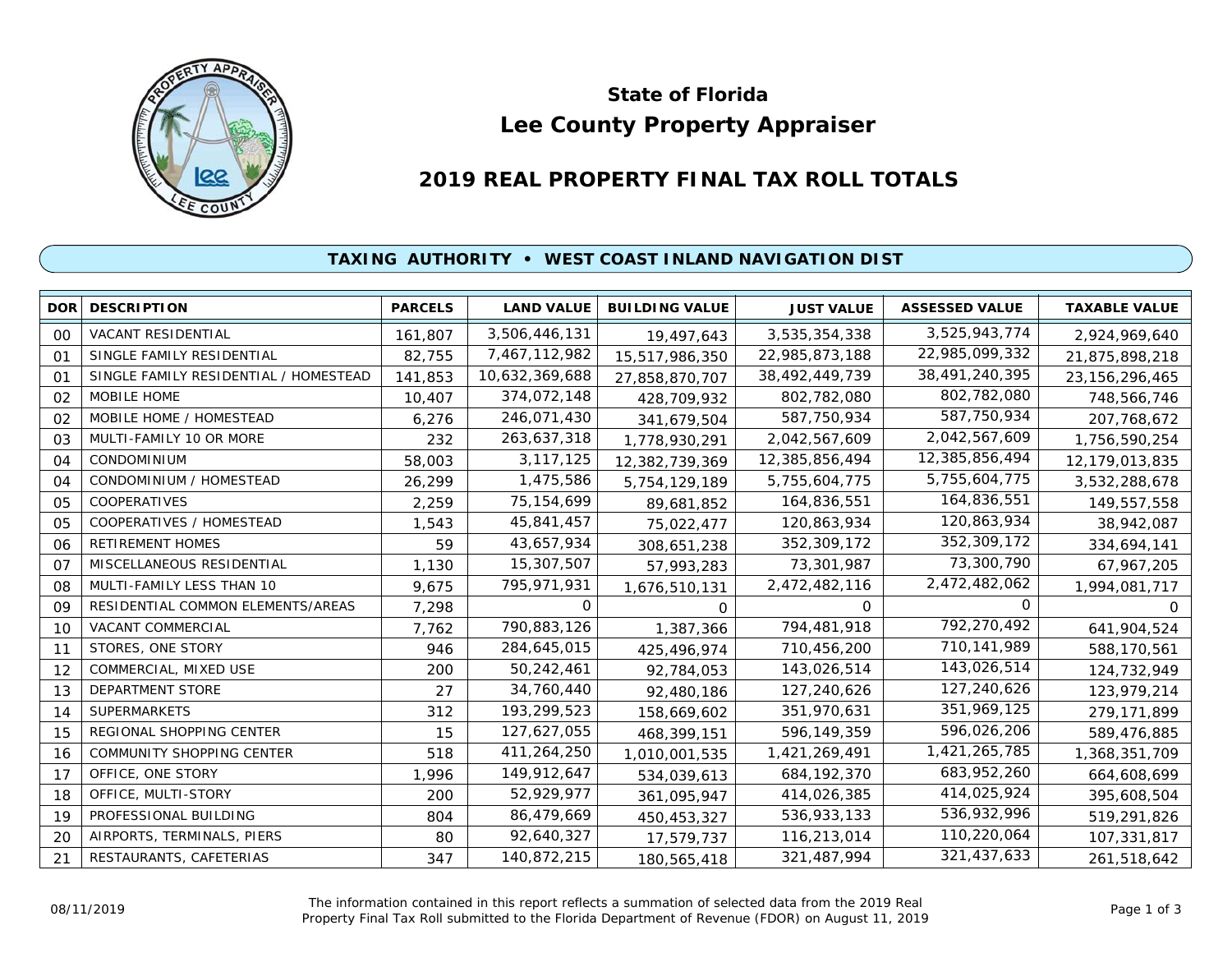### **TAXING AUTHORITY • WEST COAST INLAND NAVIGATION DIST**

| <b>DOR</b> | <b>DESCRIPTION</b>                  | <b>PARCELS</b> | <b>LAND VALUE</b> | <b>BUILDING VALUE</b> | <b>JUST VALUE</b> | <b>ASSESSED VALUE</b> | <b>TAXABLE VALUE</b> |
|------------|-------------------------------------|----------------|-------------------|-----------------------|-------------------|-----------------------|----------------------|
| 22         | DRIVE-IN RESTAURANTS                | 165            | 115,669,076       | 122,119,926           | 237,789,002       | 237,789,002           | 169,426,506          |
| 23         | FINANCIAL INSTITUTIONS              | 211            | 83, 145, 789      | 130,645,881           | 213,791,670       | 213,791,670           | 204,266,846          |
| 24         | INSURANCE COMPANY OFFICES           | 41             | 331,569           | 6,575,297             | 6,906,866         | 6,906,866             | 6,853,021            |
| 25         | REPAIR SERVICE SHOPS                | 52             | 2,434,900         | 11,038,698            | 13,473,598        | 13,473,598            | 12,881,392           |
| 26         | <b>SERVICE STATIONS</b>             | 70             | 23,388,892        | 22,414,297            | 45,803,189        | 45,803,189            | 37,128,521           |
| 27         | AUTO SALES, REPAIR, ETC             | 595            | 166,671,583       | 209,349,820           | 376,085,810       | 376,021,403           | 365,816,339          |
| 28         | PARKING LOTS, MH PARKS, ETC         | 253            | 414,992,417       | 148,979,240           | 564,012,048       | 563,971,657           | 559,460,233          |
| 30         | FLORISTS, GREENHOUSES               | 4              | 512,609           | 231,468               | 744,077           | 744,077               | 665,385              |
| 31         | DRIVE-IN THEATER, OPEN STADIUM      | $\mathbf{1}$   | 1,125,610         | 345,599               | 1,471,209         | 1,471,209             | 966,720              |
| 32         | ENCLOSED THEATER/AUDITORIUM         | 30             | 6,537,686         | 15,731,558            | 22,269,244        | 22,269,244            | 21,956,008           |
| 33         | NIGHT CLUBS, LOUNGES, BARS          | 43             | 4,617,847         | 10,132,502            | 14,750,349        | 14,750,349            | 13,860,537           |
| 34         | BOWLING ALLEYS, RINKS, ARENAS       | 21             | 10,819,201        | 22,696,777            | 33,515,978        | 33,515,978            | 30,413,722           |
| 35         | TOURIST ATTRACTIONS                 | 17             | 17,238,948        | 14,501,750            | 31,740,698        | 31,740,698            | 27,883,925           |
| 37         | <b>RACE TRACKS</b>                  | $\mathbf{1}$   | 2,816,774         | 4,856,460             | 7,673,234         | 7,673,234             | 7,673,234            |
| 38         | GOLF COURSE, DRIVING RANGE          | 155            | 74,617,678        | 63,950,163            | 138,962,590       | 138,567,841           | 133,800,666          |
| 39         | HOTELS, MOTELS                      | 318            | 335,576,183       | 794,098,493           | 1,129,787,000     | 1,129,674,676         | 1,007,454,374        |
| 40         | VACANT INDUSTRIAL                   | 635            | 145,300,494       | 384,574               | 145,813,782       | 145,685,068           | 121,309,436          |
| 41         | LIGHT MANUFACTURING                 | 241            | 40,006,490        | 104,750,510           | 144,757,000       | 144,757,000           | 137,838,223          |
| 42         | <b>HEAVY INDUSTRIAL</b>             | 3              | 1,081,209         | 1,880,264             | 2,961,473         | 2,961,473             | 2,961,473            |
| 43         | LUMBER YARDS, SAWMILLS              | $\overline{2}$ | 1,084,606         | 3,139,503             | 4,224,109         | 4,224,109             | 4,224,109            |
| 44         | PACKING PLANTS                      | 6              | 4,291,969         | 2,624,129             | 7,082,973         | 6,916,098             | 6,895,879            |
| 45         | CANNERY, BREWERY, WINERY            | 18             | 63,659            | 2,897,035             | 2,960,694         | 2,960,694             | 2,875,869            |
| 46         | OTHER FOOD PROCESSING               | 4              | 587,366           | 3,169,750             | 3,757,116         | 3,757,116             | 2,309,295            |
| 47         | MINERAL PROCESSING                  | 12             | 5,013,579         | 2,905,631             | 7,919,210         | 7,919,210             | 7,577,211            |
| 48         | WAREHOUSING, DISTRIBUTION TERMINALS | 2,778          | 361,246,055       | 1,034,394,463         | 1,395,668,592     | 1,395,640,518         | 1,282,760,628        |
| 49         | OPEN STORAGE                        | 59             | 15,366,337        | 3,969,281             | 19,335,618        | 19,335,618            | 17,238,974           |
| 51         | <b>CROPLAND CLASS I</b>             | 75             | 5,179,177         | 7,070,008             | 44,657,755        | 12,249,185            | 10,797,650           |
| 52         | CROPLAND CLASS II                   | $\overline{4}$ | 471,688           | 153,634               | 8,658,498         | 625,322               | 613,116              |
| 53         | CROPLAND CLASS III                  | 33             | 2,761,788         | 2,975,218             | 22,189,768        | 5,737,006             | 2,892,239            |
| 54         | TIMBERLAND INDEX 90+                | 48             | 1,973,305         | 476,928               | 14,180,623        | 2,450,233             | 2,100,391            |
| 60         | <b>GRAZING LAND CLASS I</b>         | 641            | 32,729,194        | 73,316,212            | 409,438,218       | 106,045,406           | 66,998,600           |
| 61         | <b>GRAZING LAND CLASS II</b>        | 541            | 13,958,475        | 43,305,168            | 211,991,648       | 57,263,643            | 32,426,104           |
| 62         | <b>GRAZING LAND CLASS III</b>       | 284            | 5,296,912         | 11,365,493            | 87,237,377        | 16,662,405            | 9,501,599            |
| 63         | <b>GRAZING LAND CLASS IV</b>        | 79             | 1,085,042         | 5,626,336             | 62,554,574        | 6,711,378             | 4,131,091            |
| 64         | <b>GRAZING LAND CLASS V</b>         | 90             | 1,409,794         | 2,633,452             | 111,470,504       | 4,043,246             | 2,499,895            |